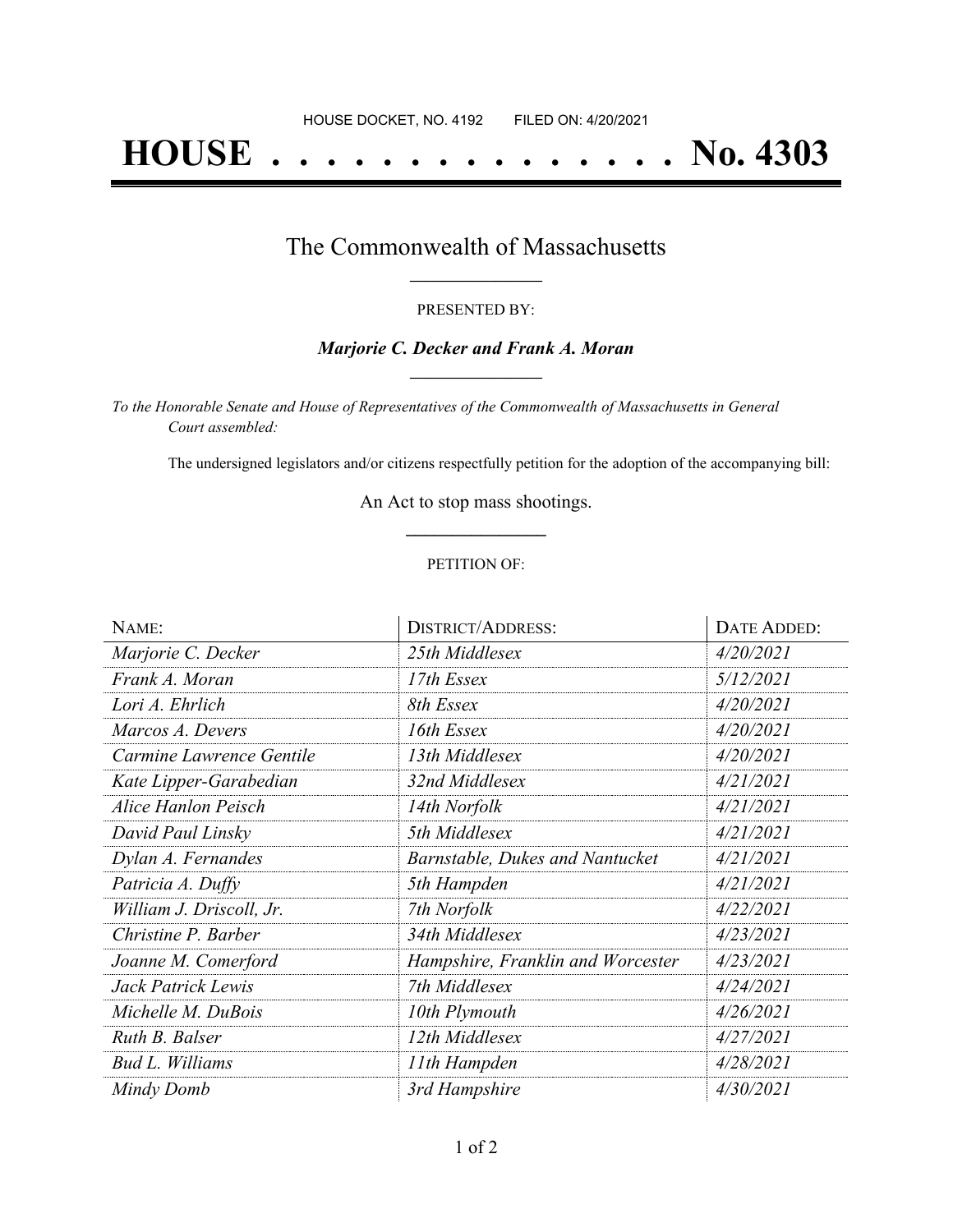| Adrian C. Madaro    | 1st Suffolk      | 5/3/2021  |
|---------------------|------------------|-----------|
| Michelle L. Ciccolo | 15th Middlesex   | 5/6/2021  |
| Julian Cyr          | Cape and Islands | 5/8/2021  |
| Thomas M. Stanley   | 9th Middlesex    | 2/13/2022 |
| Smitty Pignatelli   | 4th Berkshire    | 5/26/2022 |
| Steven C. Owens     | 29th Middlesex   | 5/26/2022 |
| Kay Khan            | 11th Middlesex   | 5/26/2022 |
| Tram T. Nguyen      | 18th Essex       | 5/28/2022 |